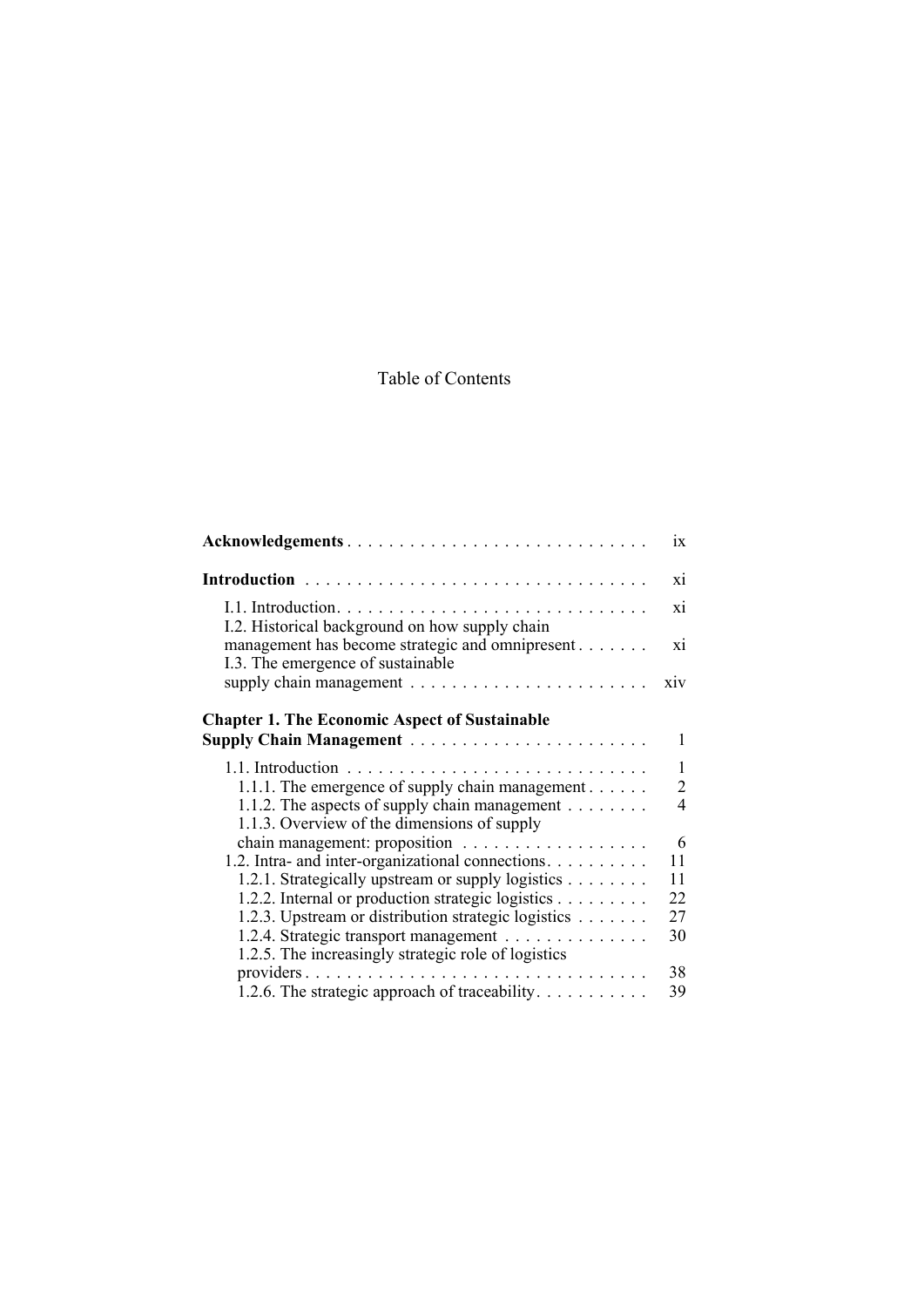## vi Sustainable Supply Chain Management

| 1.3. Information, information systems and ICT:<br>an aid to the success of intra- and inter-organizational |          |
|------------------------------------------------------------------------------------------------------------|----------|
|                                                                                                            | 44       |
|                                                                                                            | 48       |
| 1.5. Appendix – technical specifications for electronic                                                    |          |
|                                                                                                            | 49       |
|                                                                                                            |          |
| <b>Chapter 2. The Environmental Aspect of Sustainable</b>                                                  |          |
|                                                                                                            | 53       |
|                                                                                                            | 53       |
|                                                                                                            | 54       |
| 2.1.1. Integrated logistics support                                                                        |          |
| 2.1.2. The components of green supply chain                                                                | 55       |
| management according to [SRI 07]                                                                           |          |
| 2.1.3. Our proposal for the aspects                                                                        |          |
| of the environmental dimension of sustainable                                                              |          |
|                                                                                                            | 58<br>58 |
|                                                                                                            | 60       |
| 2.2.1. Environmental management system                                                                     | 61       |
|                                                                                                            | 64       |
|                                                                                                            | 64       |
| 2.3.1. Green manufacturing and remanufacturing                                                             |          |
|                                                                                                            | 65       |
| 2.3.3. Reverse logistics $\ldots \ldots \ldots \ldots \ldots \ldots \ldots \ldots$                         | 71<br>85 |
|                                                                                                            |          |
| 2.5. Systems, regulations, standards and referential                                                       |          |
|                                                                                                            | 87       |
| 2.5.1. The ISO 14000 standard                                                                              | 87       |
| 2.5.2. The Eco Management and Audit Scheme                                                                 | 92       |
| 2.5.3. Approaches associated with quality of habitat                                                       | 93       |
| 2.5.4. Evaluations of greenhouse gas (GHG) emissions                                                       | 97       |
|                                                                                                            | 101      |
|                                                                                                            | 101      |
| <b>Chapter 3. The Social/Societal Aspect of Sustainable</b>                                                |          |
| Supply Chain Management                                                                                    | 107      |
|                                                                                                            | 107      |
| 3.1.1. In favor of the definition of social/societal                                                       |          |
|                                                                                                            | 108      |
|                                                                                                            | 112      |
|                                                                                                            | 112      |
|                                                                                                            |          |